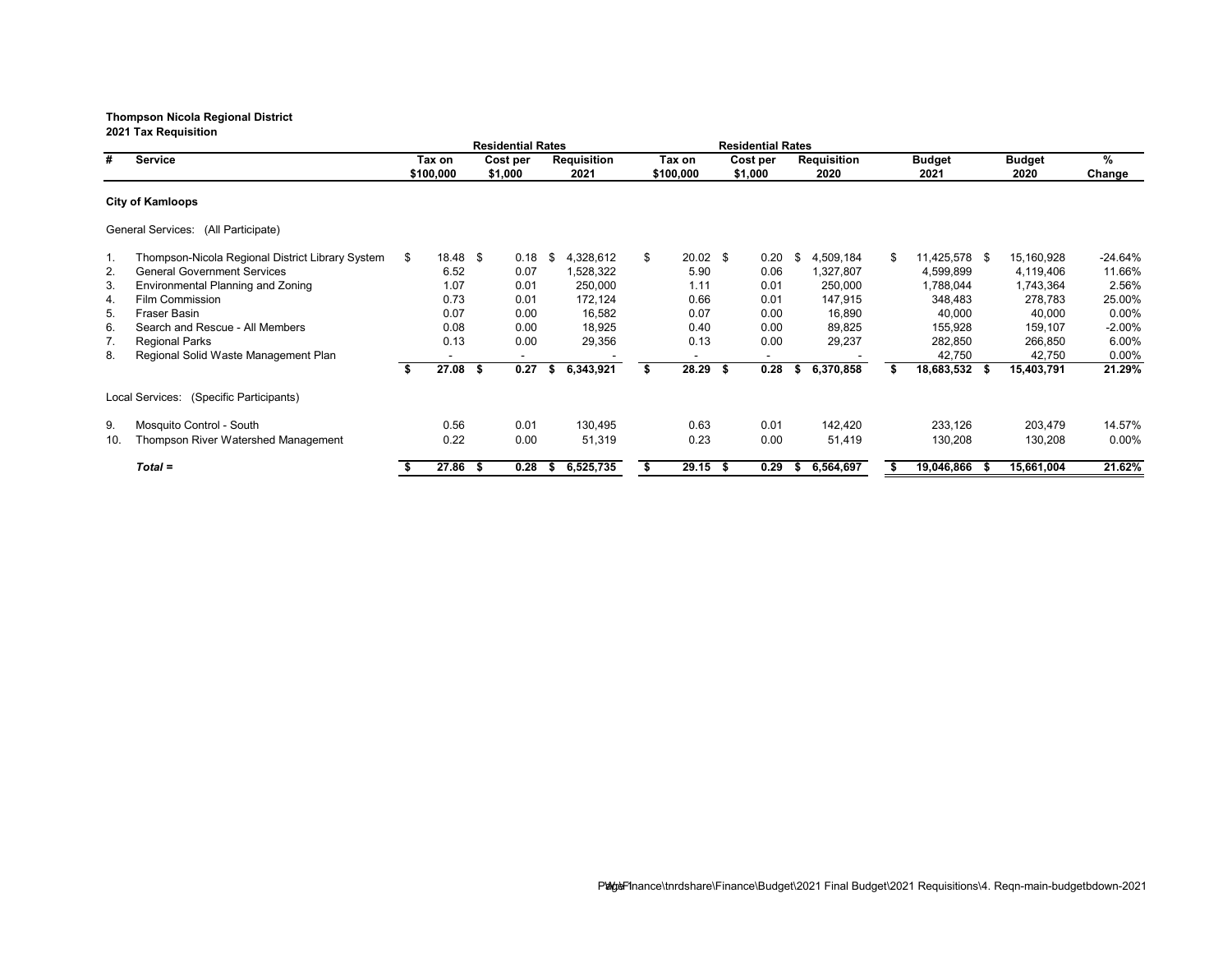**Residential Rates Residential Rates # Service Tax on Cost per Requisition Tax on Cost per Requisition Budget Budget % \$100,000 \$1,000 2021 \$100,000 \$1,000 2020 2021 2020 Change City of Merritt** General Services: (All Participate) 1. Thompson-Nicola Regional District Library System \$ 18.46 \$ 0.18 \$ 276,183 \$ 20.02 \$ 0.20 \$ 282,386 \$ 11,425,578 \$ 15,160,928 -24.64% 97,582 5.90 0.06 83,156 4,599,899 4,119,406 11.66% 6.52 6.52 0.07 97,582 5.90 0.06 83,156 4,599,899 4,119,406 11.66%<br>Environmental Planning and Zoning 6.52 0.02 22,784 1.48 0.01 20,910 1,788,044 1,743,364 2.56% 3. Environmental Planning and Zoning 1.52 0.02 22,784 1.48 0.01 20,910 1,788,044 1,743,364 2.56% 4. Film Commission 0.73 0.01 10,990 0.66 0.01 9,263 348,483 278,783 25.00% 5. Fraser Basin 0.07 0.00 1,059 0.08 0.00 40,000 40,000 0.00% 6. Search and Rescue - All Members 0.08 0.00 1,208 0.40 0.00 5,625 155,928 159,107 -2.00% 7. Regional Parks 0.13 0.00 1,874 0.13 0.00 1,831 282,850 266,850 6.00% 8. Regional Solid Waste Management Plan **- - - - - - - - - - - - - - - 42,750 42,750** 0.00%<br> **\$ 27.52 \$ 0.28 \$ 411,680 \$ 28.66 \$ 0.29 \$ 404,229 \$ 18,683,532 \$ 21,811,188 -14.34% \$ 27.52 \$ 0.28 \$ 411,680 \$ 28.66 \$ 0.29 \$ 404,229 \$ 18,683,532 \$ 21,811,188 -14.34%** Local Services: (Specific Participants) 9. E-911 3.67 0.04 54,894 2.58 0.03 36,342 785,612 769,471 2.10% 10. Solid Waste Management 46.86 0.47 700,887 52.01 0.52 733,523 12,339,414 12,634,448 -2.34% 11. Crime Stoppers Program *Total =* **\$ 78.21 \$ 0.78 \$ 1,169,853 \$ 83.42 \$ 0.83 \$ 1,176,482 \$ 31,834,233 \$ 27,656,896 15.10%**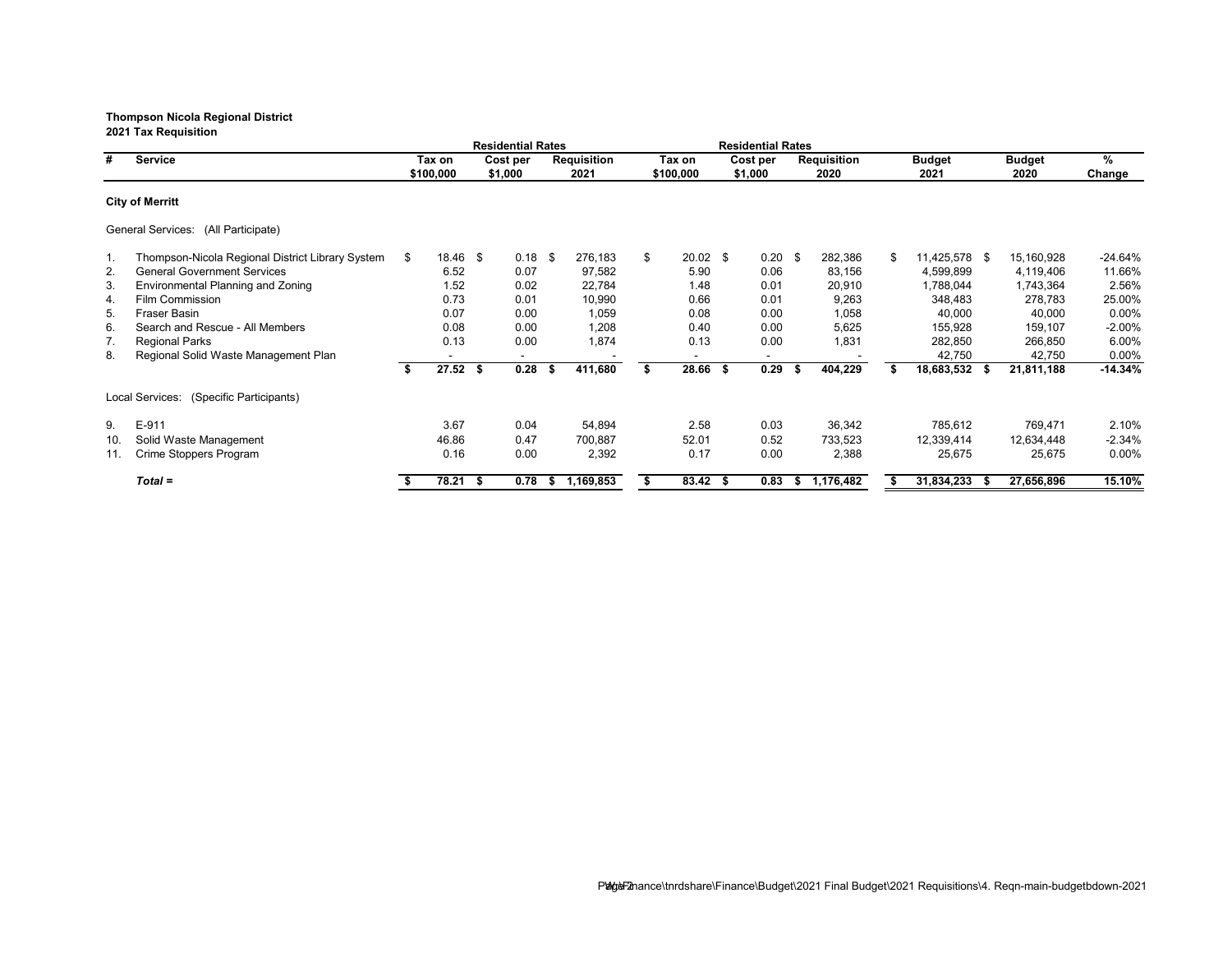**Residential Rates Residential Rates # Service Tax on Cost per Requisition Tax on Cost per Requisition Budget Budget % \$100,000 \$1,000 2021 \$100,000 \$1,000 2020 2021 2020 Change District of Clearwater** General Services: (All Participate) 1. Thompson-Nicola Regional District Library System \$ 18.48 \$ 0.18 85,392 \$ 20.03 \$ 0.20 \$ 89,681 \$ 11,425,578 \$ 15,160,928 -24.64% 2.56% General Government Services (1.66% 6.52  $6.52$  0.07  $30,140$  5.90  $6.64$ <br>
5.90  $26,415$  4,599,899  $4,119,406$  11.66% Environmental Planning and Zoning (2.56% 1.52 0.02 7,037 1.48 0.01 6,642 1,788,044 1,783,364 2.56% 3. Environmental Planning and Zoning 1.52 0.02 7,037 1.48 0.01 6,642 1,788,044 1,743,364 2.56% 4. Film Commission 0.73 0.01 3,395 0.66 0.01 2,943 348,483 278,783 25.00% 5. Fraser Basin 0.07 0.00 327 0.08 0.00 40,000 40,000 0.00% 6. Search and Rescue - All Members 0.08 0.00 374 0.40 0.00 1,787 155,928 159,107 -2.00% 7. Regional Parks 0.13 0.00 579 0.13 0.00 582 282,850 266,850 6.00% 8. Regional Solid Waste Management Plan **- - - - - - - - - - - - - - - 42,750 42,750** 0.00%<br> **\$** 27.54 \$ 0.28 \$ 127,244 \$ 28.67 \$ 0.29 \$ 128,386 \$ 18,683,532 \$ 21,811,188 -14.34% **\$ 27.54 \$ 0.28 \$ 127,244 \$ 28.67 \$ 0.29 \$ 128,386 \$ 18,683,532 \$ 21,811,188 -14.34%** Local Services: (Specific Participants) 9. E-911 3.67 0.04 16,959 2.58 0.03 11,543 785,612 769,471 2.10% 10. Solid Waste Management 46.91 0.47 216,714 52.02 0.52 232,955 12,339,414 12,634,448 -2.34% 11. Crime Stoppers Program 0.16 0.00 740 0.17 0.00 759 25,675 25,675 0.00% 12. Emergency Preparedness Program 2.18 0.02 10,054 1.27 0.01 5,688 787,943 843,499 -6.59% 13. Mosquito Control 15.71 0.16 72,556 16.29 0.16 72,929 161,028 140,057 14.97% 14. Television - - - - - - - - #DIV/0! 15. Valley Connector Transit Service 1.48 0.01 6,855 3.38 0.03 15,127 35,050 35,535 -1.36% 16. Search and Rescue Grants-in-aid 0.90 0.01 4,163 0.95 0.01 4,239 19,570 19,570 0.00% 17. Clearwater & District Highway Rescue Service 1.78 0.02 8,226 1.85 0.02 8,267 30,501 34,342 -11.18% 18. Septage Disposal Service **18. Comparison Comparison Comparison Comparison Comparison Comparison Comparison Comparison Comparison Comparison Comparison Comparison Comparison Comparison Comparison Comparison Comparison C** *Total =* **\$ 100.33 \$ 1.00 \$ 463,511 \$ 107.16 \$ 1.07 \$ 479,893 \$ 32,920,276 \$ 36,340,736 -9.41%**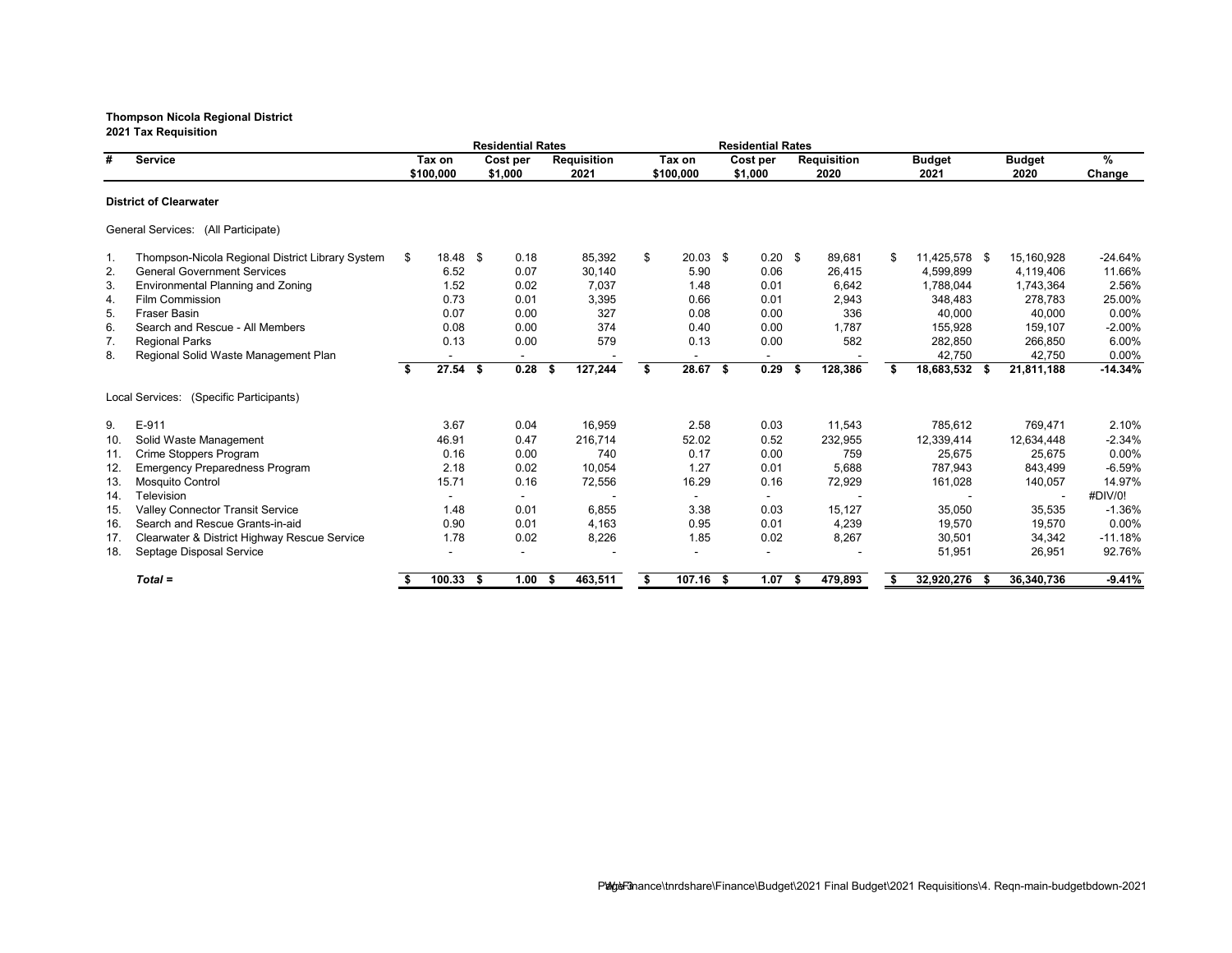**Residential Rates Residential Rates # Service Tax on Cost per Requisition Tax on Cost per Requisition Budget Budget % \$100,000 \$1,000 2021 \$100,000 \$1,000 2020 2021 2020 Change District of Barriere** General Services: (All Participate) 1. Thompson-Nicola Regional District Library System \$ 18.48 \$ 0.18 \$ 55,582 \$ 20.02 \$ 0.20 \$ 55,303 \$ 11,425,578 \$ 15,160,928 -24.64% 2.56% General Government Services 6.52 6.52 6.52 6.07 19,611 6.289 6.98 6.97 6.989 6.97 6.979 6.52<br>Environmental Planning and Zoning 6.52 6.02 4,578 1.48 6.01 4,093 1.788,044 1.743,364 2.56% 3. Environmental Planning and Zoning 1.52 0.02 4,578 1.48 0.01 4,093 1,788,044 1,743,364 2.56% 4. Film Commission 0.73 0.01 2,209 0.66 0.01 1,813 348,483 278,783 25.00% 5. Fraser Basin 0.07 0.00 213 0.07 0.00 40,000 40,000 0.00% 6. Search and Rescue - All Members 0.08 0.00 243 0.40 0.00 1,101 155,928 159,107 -2.00% 7. Regional Parks 0.13 0.00 377 0.13 0.00 358 282,850 266,850 6.00% 8. Regional Solid Waste Management Plan **-** - - - - - - - - - - - - - - 42,750 42,750 0.00%<br> **\$** 27.53 \$ 0.28 \$ 82,813 \$ 28.66 \$ 0.29 \$ 79,154 \$ 18,683,532 \$ 21,811,188 -14.34% **\$ 27.53 \$ 0.28 \$ 82,813 \$ 28.66 \$ 0.29 \$ 79,154 \$ 18,683,532 \$ 21,811,188 -14.34%** Local Services: (Specific Participants) 9. E-911 3.67 0.04 11,036 2.58 0.03 7,116 785,612 769,471 2.10% 10. Solid Waste Management 46.89 0.47 141,051 52.01 0.52 143,654 12,339,414 12,634,448 -2.34% 11. Crime Stoppers Program 0.16 0.00 481 0.17 0.00 468 25,675 25,675 0.00% 12. Emergency Preparedness Program 2.18 0.02 6,545 1.27 0.01 3,507 787,943 843,499 13. Mosquito Control 10.39 0.10 31,264 10.44 0.10 28,842 146,384 135,369 8.14% 14. Television - - - - - - - - #DIV/0! 15. Valley Connector Transit Service 1.41 0.01 4,226 3.20 0.03 8,849 35,050 35,535 -1.36% 16. Search and Rescue Grants-in-aid 1.11 0.01 3,335 1.19 0.01 3,291 19,570 19,570 0.00% 17. Septage Disposal Service - - - - - - - - #DIV/0! *Total =* **\$ 93.34 \$ 0.93 \$ 280,751 \$ 99.52 \$ 1.00 \$ 274,881 \$ 32,823,180 \$ 36,274,755 -9.52%**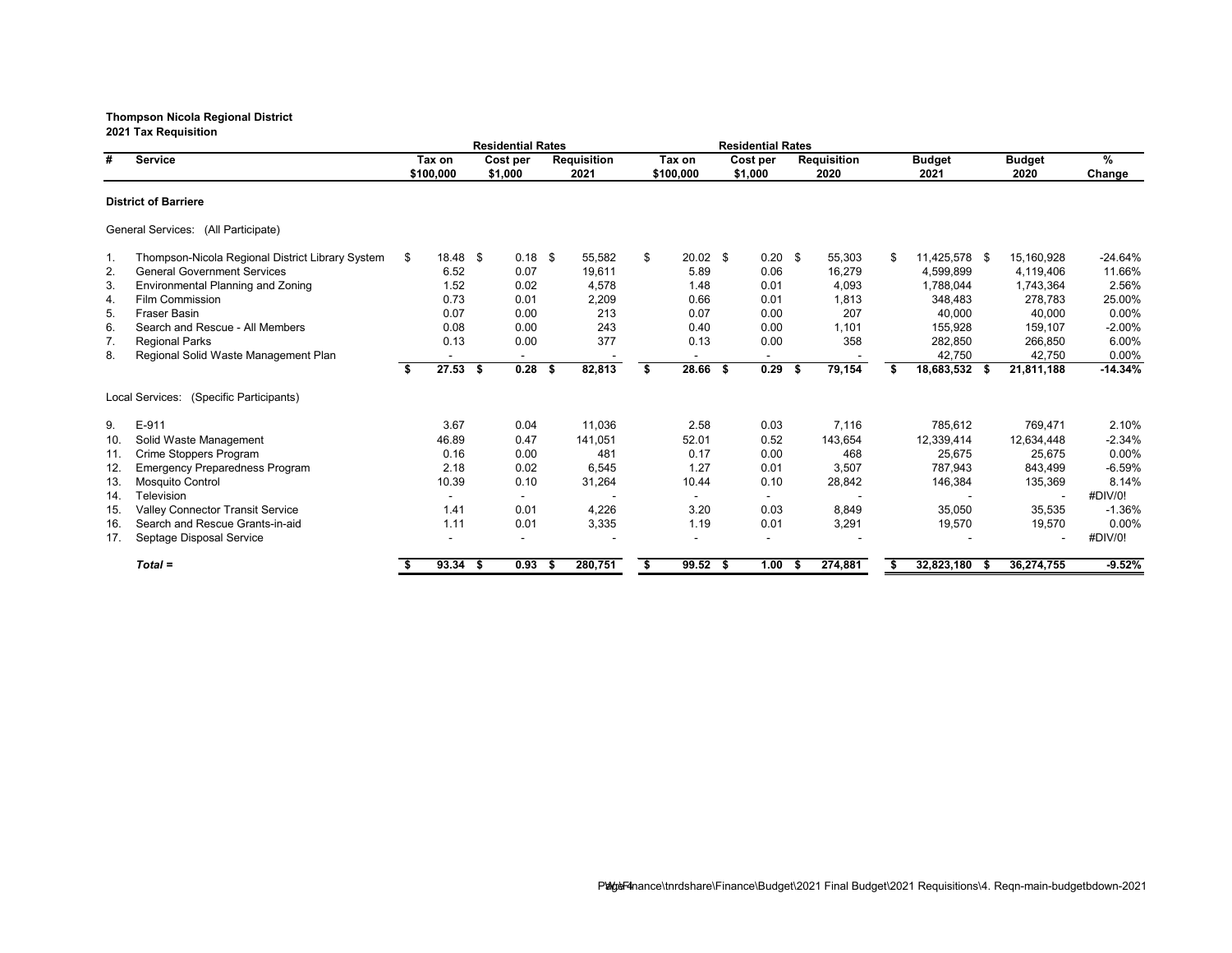**Residential Rates Residential Rates # Service Tax on Cost per Requisition Tax on Cost per Requisition Budget Budget % \$100,000 \$1,000 2021 \$100,000 \$1,000 2020 2021 2020 Change Village of Lytton** General Services: (All Participate) 1. General Government Services \$ 6.53 \$ 0.07 \$ 2,869 \$ 5.88 \$ 0.06 \$ 2,723 \$ 4,599,899 \$ 4,119,406 11.66% 2. Search and Rescue - All Members 0.08 0.00 36 0.40 0.00 184 155,928 159,107 -2.00% 3. Thompson-Nicola Regional District Library System 18.48 0.18 8,115 20.02 0.20 9,268 11,425,578 15,160,928 -24.64% 4. Environmental Planning and Zoning 1.53 0.02 670 1.48 0.01 685 1,788,044 1,743,364 2.56% 5. Film Commission 0.74 0.01 326 0.65 0.01 303 348,483 278,783 25.00% 6. Fraser Basin 0.07 0.00 31 0.08 0.00 35 40,000 40,000 0.00% 7. Regional Parks 0.13 0.00 55 0.13 0.00 60 282,850 266,850 6.00% 8. Regional Solid Waste Management Plan **-** - - - - - - - - - - - - - - - 42,750 42,750 0.00%<br> **\$** 20.95 \$ 0.21 \$ 12,102 \$ 28.64 \$ 0.29 \$ 13,258 \$ 13,927,705 \$ 17,532,675 -20.56% **\$ 20.95 \$ 0.21 \$ 12,102 \$ 28.64 \$ 0.29 \$ 13,258 \$ 13,927,705 \$ 17,532,675 -20.56%** Local Services: (Specific Participants) 9. Solid Waste Management **12,634,448** and the state of the state of the state of the state of the state of the state of the state of the state of the state of the state of the state of the state of the state of the state 10. Gold Country Communities Grant in aid 2.74 0.03 1,203 1.94 0.02 899 247,999 247,999 0.00% 0.16 0.00 70 0.17 0.00 78 25,675 25,675 0.00% 11. Crime Stoppers Program 20.00 0.16 0.00 70 0.17 0.00 178 25,675 25,675 0.00% 12.10% 12. E-911 3.67 0.04 1,612 2.58 0.03 1,192 785,612 769,471 2.10% 13. Emergency Preparedness Program 2.18 0.02 956 1.27 0.01 588 787,943 843,499 -6.59% 14. Television 3.33 0.03 1,460 3.37 0.03 1,561 8,472 8,472 0.00% *Total =* **\$ 79.92 \$ 0.87 \$ 37,999 \$ 89.98 \$ 0.90 \$ 41,650 \$ 28,122,820 \$ 32,062,239 -12.29%**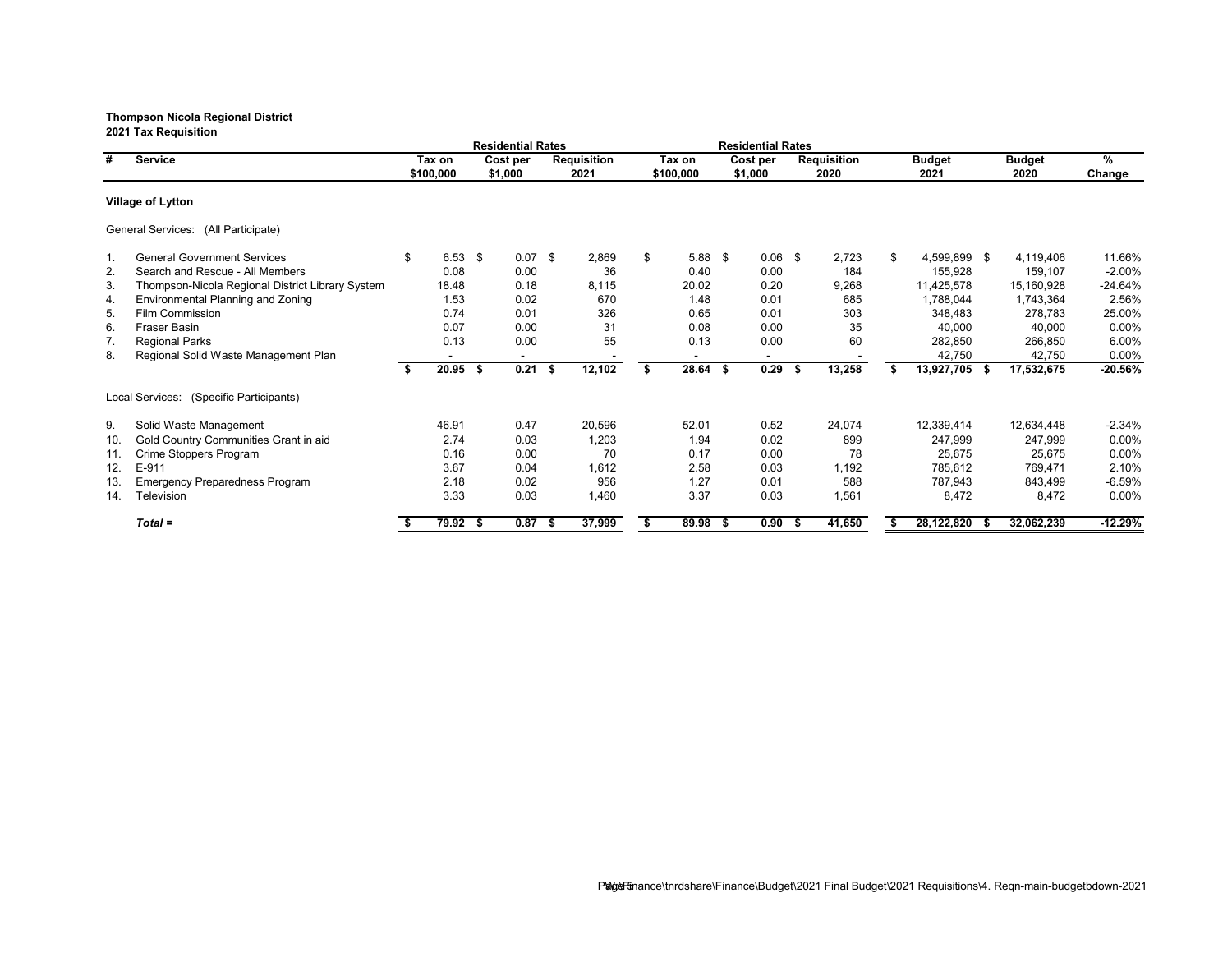**Residential Rates Residential Rates # Service Tax on Cost per Requisition Tax on Cost per Requisition Budget Budget % \$100,000 \$1,000 2021 \$100,000 \$1,000 2020 2021 2020 Change Village of Clinton** General Services: (All Participate) 1. Thompson-Nicola Regional District Library System \$ 18.48 \$ 0.18 \$ 17,599 \$ 20.02 \$ 0.20 \$ 18,353 \$ 11,425,578 \$ 15,160,928 -24.64% 2.56% General Government Services 6.52 6.52 6.07 6,213 5.90 6.206 5,406 4,599,899 4,119,406 11.66%<br>Environmental Planning and Zoning 6.52 6.02 1,451 1.46 6.01 1,339 1,788,044 1,783,364 2.56% 3. Environmental Planning and Zoning 1.52 0.02 1,451 1.46 0.01 1,339 1,788,044 1,743,364 2.56% 4. Film Commission 0.74 0.01 700 0.66 0.01 602 348,483 278,783 25.00% 5. Fraser Basin 0.07 0.00 67 0.08 0.00 69 40,000 40,000 0.00% 6. Search and Rescue - All Members 0.08 0.00 77 0.40 0.00 366 155,928 159,107 -2.00% 7. Regional Parks 0.12 0.00 119 0.13 0.00 119 282,850 266,850 6.00% 8. Regional Solid Waste Management Plan **-** - - - - - - - - - - - - - - - 42,750 42,750 0.00%<br> **\$** 27.54 \$ 0.28 \$ 26,226 \$ 28.64 \$ 0.29 \$ 26,254 \$ 18,683,532 \$ 21,811,188 -14.34% **\$ 27.54 \$ 0.28 \$ 26,226 \$ 28.64 \$ 0.29 \$ 26,254 \$ 18,683,532 \$ 21,811,188 -14.34%** Local Services: (Specific Participants) 9. E-911 3.67 0.04 3,495 2.58 0.03 2,363 785,612 769,471 2.10% 10. Solid Waste Management 46.90 0.47 44,665 52.01 0.52 47,673 12,339,414 12,634,448 -2.34% 11. Crime Stoppers Program 0.16 0.00 152 0.17 0.00 155 25,675 25,675 0.00% 12. Gold Country Communities Grant in aid 2.74 0.03 2,610 1.94 0.02 1,781 247,999 247,999 0.00% 14. Emergency Preparedness Program 2.18 0.02 2,072 1.27 0.01 1,163 787,943 13. Cemeteries 1.25 0.01 1,195 1.32 0.01 1,209 26,832 26,729 0.39% *Total =* **\$ 84.44 \$ 0.84 \$ 80,415 \$ 87.93 \$ 0.88 \$ 80,598 \$ 32,897,007 \$ 36,359,009 -9.52%**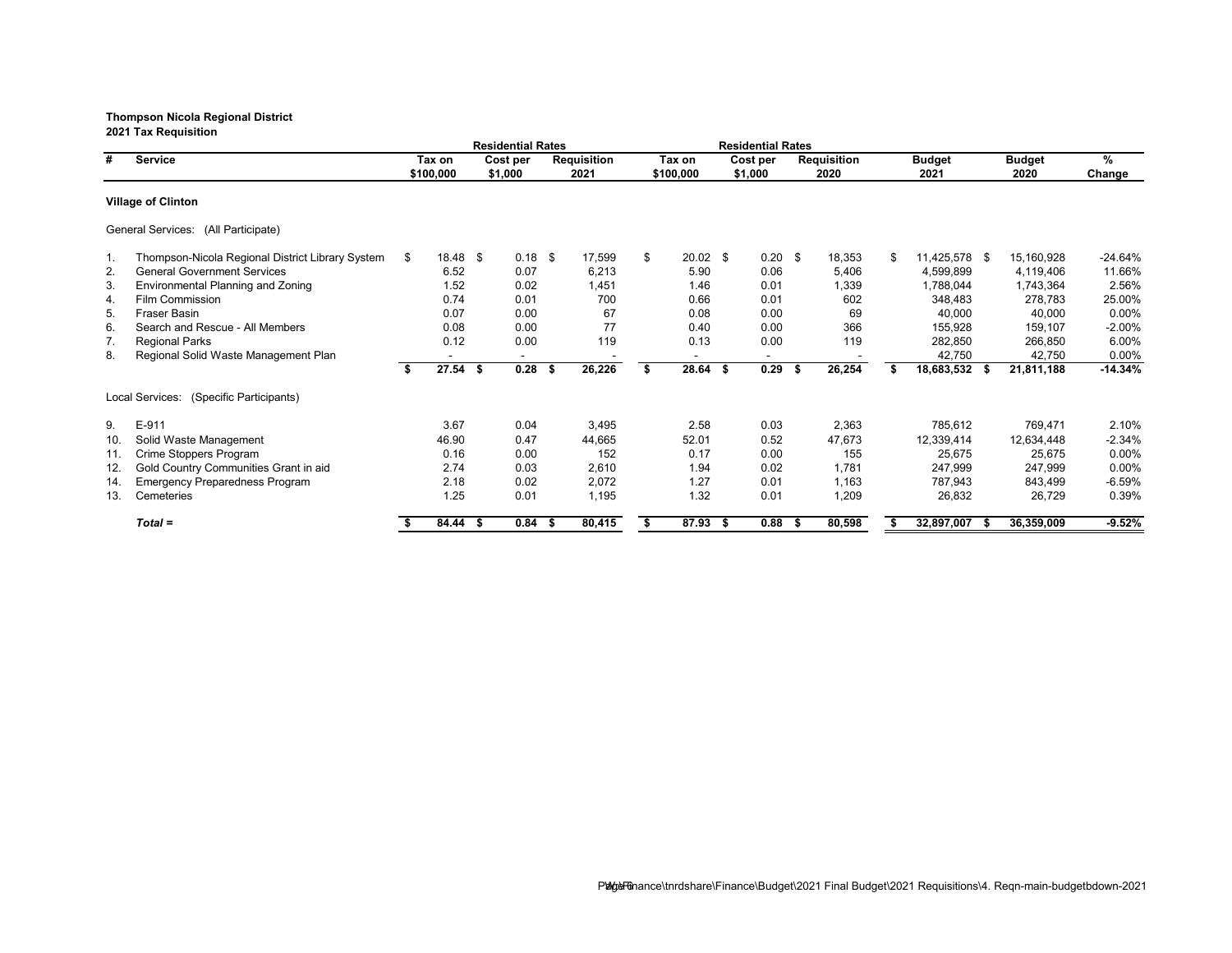**Residential Rates Residential Rates # Service Tax on Cost per Requisition Tax on Cost per Requisition Budget Budget % \$100,000 \$1,000 2021 \$100,000 \$1,000 2020 2021 2020 Change Village of Chase** General Services: (All Participate) 1. Thompson-Nicola Regional District Library System \$ 18.48 \$ 0.18 \$ 95,816 \$ 20.02 \$ 0.20 \$ 100,920 \$ 11,425,578 \$ 15,160,928 -24.64% 9 General Government Services (1.66%) 6.52 6.52 6.62 6.62 6.62 5.89 6.92 6.96 6.52 5.89 6.92 6.97 6.989 6.52 6.97 6.98 6.52 6.97 6.98 6.52 6.97 6.98 6.52 6.97 6.98 6.52 6.98 6.52 6.98 6.52 56% 6.97 6.98 6.52 6.98 6.97 6.98 3. Environmental Planning and Zoning 1.52 0.02 7,901 1.48 0.01 7,471 1,788,044 1,743,364 2.56% 4. Film Commission 0.73 0.01 3,811 0.66 0.01 3,310 348,483 278,783 25.00% 5. Fraser Basin 0.07 0.00 367 0.07 0.00 378 40,000 40,000 0.00% 6. Search and Rescue - All Members 0.08 0.00 419 0.40 0.00 2,010 155,928 159,107 -2.00% 7. Regional Parks 0.13 0.00 650 0.13 0.00 654 282,850 266,850 6.00% 8. Regional Solid Waste Management Plan **- - - - - - - - - - - - - - - 42,750 42,750** 0.00%<br> **\$27.54 \$0.28 \$142,803** \$28.66 \$0.29 \$144,455 \$18,683,532 \$21,811,188 -14.34% **\$ 27.54 \$ 0.28 \$ 142,803 \$ 28.66 \$ 0.29 \$ 144,455 \$ 18,683,532 \$ 21,811,188 -14.34%** Local Services: (Specific Participants) 8. E-911 3.67 0.04 19,032 2.58 0.03 12,987 785,612 769,471 2.10% 9. Solid Waste Management 46.89 0.47 243,169 52.01 0.52 262,149 12,339,414 12,634,448 -2.34% 11. Crime Stoppers Program 0.16 0.00 830 0.17 0.00 853 25,675 25,675 0.00% 12. Emergency Preparedness Program 2.18 0.02 11,285 1.27 0.01 6,400 787,943 843,499 -6.59% 13. Mosquito Control - South 0.56 0.01 2,889 0.63 0.01 3,188 233,126 203,479 14.57% 14. Cemeteries 0.39 0.00 2,045 0.41 0.00 2,045 15,210 15,210 0.00% 15. Thompson River Watershed Management 0.22 0.00 1,137 0.23 0.00 1,151 130,208 130,208 0.00% *Total =* **\$ 81.60 \$ 0.82 \$ 423,190 \$ 85.95 \$ 0.86 \$ 433,228 \$ 33,000,720 \$ 36,433,178 -9.42%**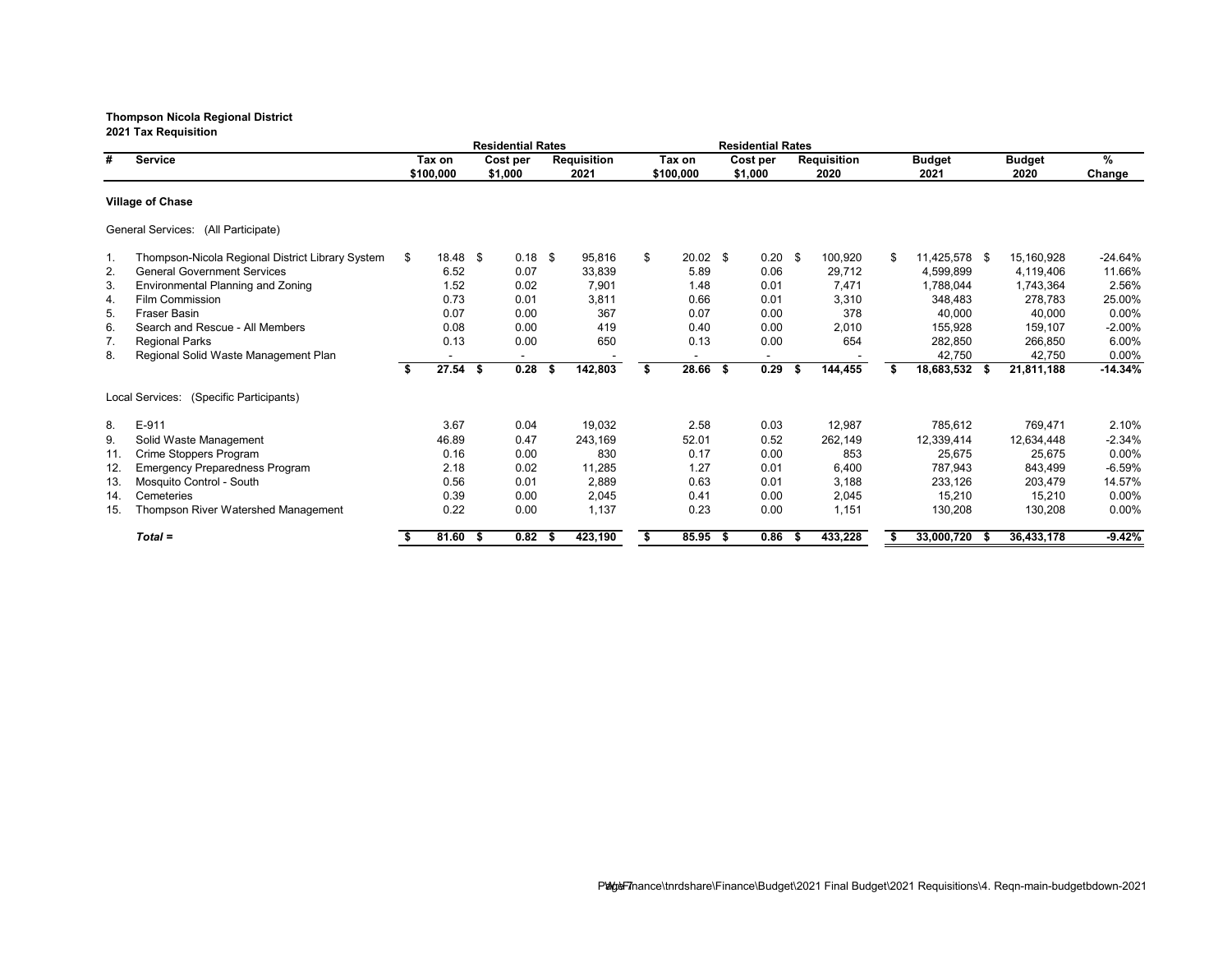**Residential Rates Residential Rates # Service Tax on Cost per Requisition Tax on Cost per Requisition Budget Budget % \$100,000 \$1,000 2021 \$100,000 \$1,000 2020 2021 2020 Change Village of Cache Creek** General Services: (All Participate) 1. Thompson-Nicola Regional District Library System \$ 18.46 \$ 0.18 \$ 28,847 \$ 20.02 \$ 0.20 \$ 29,998 \$ 11,425,578 \$ 15,160,928 -24.64% 2.56% General Government Services (1.66% 6.52 0.07 10,197 5.89 0.06 8,825 4,599,899 4,119,406 11.66%<br>Environmental Planning and Zoning 1.52 0.02 2,380 1.48 0.01 2,219 1.788,044 1,743,364 2.56% 3. Environmental Planning and Zoning 1.52 0.02 2,380 1.48 0.01 2,219 1,788,044 1,743,364 2.56% 4. Film Commission 0.73 0.01 1,148 0.66 0.01 983 348,483 278,783 25.00% 5. Fraser Basin 0.07 0.00 111 0.07 0.00 112 40,000 40,000 0.00% 6. Search and Rescue - All Members 0.08 0.00 126 0.40 0.00 597 155,928 159,107 -2.00% 7. Regional Parks 0.13 0.00 196 0.13 0.00 194 282,850 266,850 6.00% 8. Regional Solid Waste Management Plan **-** - - - - - - - - - - - - - - - 42,750 42,750 0.00%<br> **\$** 27.52 \$ 0.28 \$ 43,005 \$ 28.65 \$ 0.29 \$ 42,928 \$ 18,683,532 \$ 21,811,188 -14.34% **\$ 27.52 \$ 0.28 \$ 43,005 \$ 28.65 \$ 0.29 \$ 42,928 \$ 18,683,532 \$ 21,811,188 -14.34%** Local Services: (Specific Participants) 8. E-911 3.67 0.04 5,734 2.58 0.03 3,860 785,612 769,471 2.10% 9. Solid Waste Management 46.84 0.47 73,208 52.01 0.52 77,923 12,339,414 12,634,448 -2.34% 11. Emergency Preparedness Program 2.18 0.02 3,401 1.27 0.01 1,902 787,943 843,499 -6.59% 12. Gold Country Communities Grant in aid 2.74 0.03 4,284 1.94 0.02 2,910 247,999 247,999 0.00% 13. Crime Stoppers Program  $0.16$  0.00 250 0.17 0.00 254 25,675 25,675 *Total =* **\$ 83.11 \$ 0.83 \$ 129,882 \$ 86.62 \$ 0.87 \$ 129,777 \$ 32,870,175 \$ 36,332,280 -9.53%**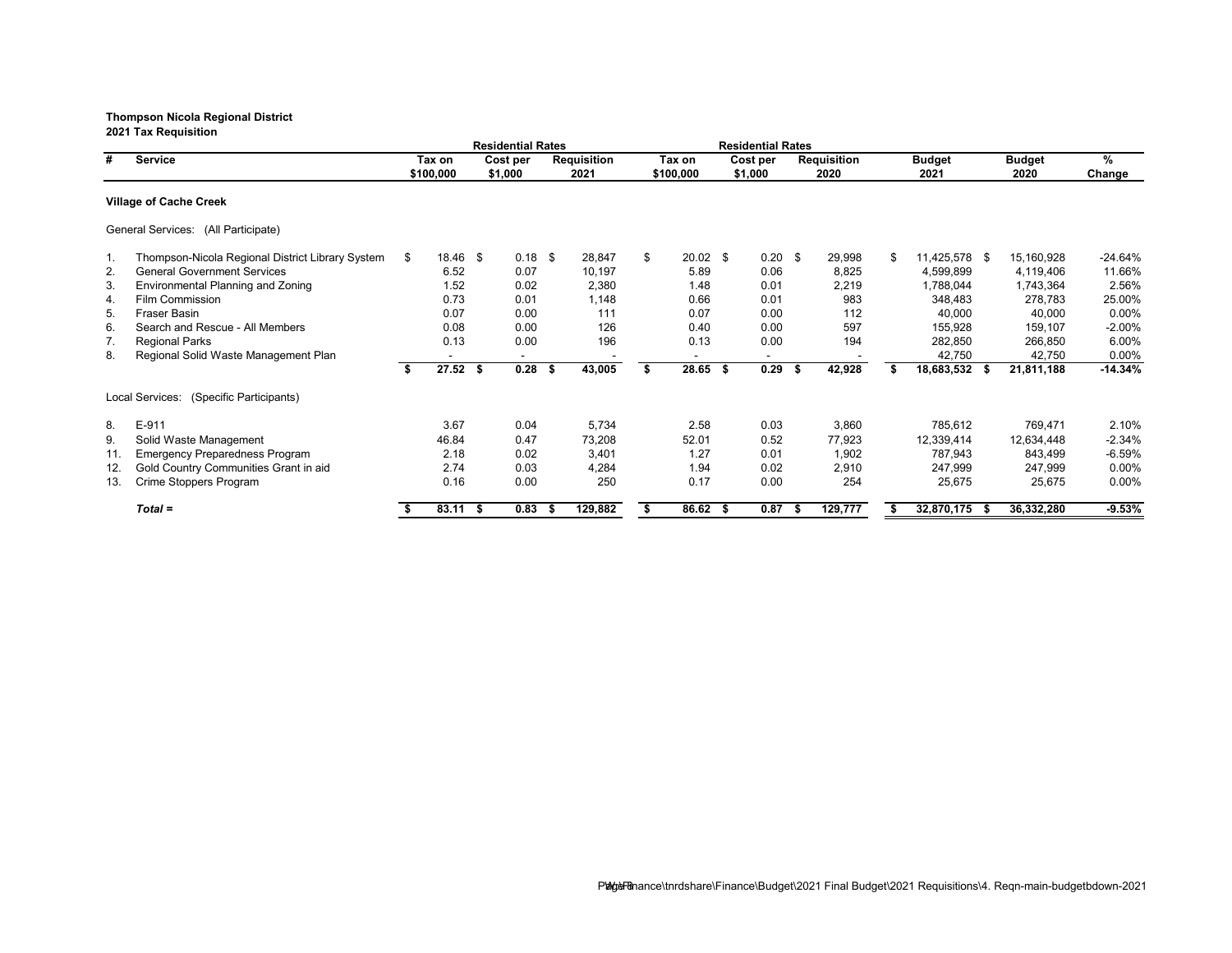**Residential Rates Residential Rates # Service Tax on Cost per Requisition Tax on Cost per Requisition Budget Budget % \$100,000 \$1,000 2021 \$100,000 \$1,000 2020 2021 2020 Change Village of Ashcroft** General Services: (All Participate) 1. Thompson-Nicola Regional District Library System \$ 18.48 \$ 0.18 46,929 \$ 20.02 \$ 0.20 \$ 48,076 \$ 11,425,578 \$ 15,160,928 -24.64% 9 General Government Services (1.66%) 6.53 6.53 6.63 6.63 6.676 5.89 6.96 6.97 6.89 6.97 6.989 6.676 6.53 6.69<br>1.52 6.02 5.869 6.48 6.01 5.558 1.788,044 1.743,364 2.56% 3. Environmental Planning and Zoning 1.52 0.02 3,869 1.48 0.01 3,558 1,788,044 1,743,364 2.56% 4. Film Commission 0.74 0.01 1,867 0.66 0.01 1,576 348,483 278,783 25.00% 5. Fraser Basin 0.07 0.00 180 0.00 180 40,000 40,000 0.00% 6. Search and Rescue - All Members 0.08 0.00 205 0.40 0.00 957 155,928 159,107 -2.00% 7. Regional Parks 0.13 0.00 318 0.13 0.00 312 282,850 266,850 6.00% 8. Regional Solid Waste Management Plan **- - - - - - - - - - - - - - - 42,750 42,750** 0.00%<br> **\$ 27.54 \$ 0.28 \$ 69,944 \$ 28.66 \$ 69.29 \$ 68,808 \$ 18,683,532 \$ 21,811,188 -14.34% \$ 27.54 \$ 0.28 \$ 69,944 \$ 28.66 \$ 0.29 \$ 68,808 \$ 18,683,532 \$ 21,811,188 -14.34%** Local Services: (Specific Participants) 9. E-911 3.67 0.04 9,319 2.58 0.03 6,188 785,612 769,471 2.10% 10. Solid Waste Management 46.90 0.47 119,096 52.01 0.52 124,882 12,339,414 12,634,448 -2.34% 11. Emergency Preparedness Program 2.18 0.02 5,527 1.27 0.01 3,049 787,943 843,499 -6.59% 12. Gold Country Communities Grant in aid 2.74 0.03 6,961 1.94 0.02 4,664 247,999 247,999 0.00% 13. Crime Stoppers Program 0.16 0.00 406 0.17 0.00 407 25,675 25,675 0.00% 14. Thompson River Watershed Management  $0.22$   $0.00$   $556$   $0.23$   $0.00$   $548$  130,208 130,208 0.00% *Total =* **\$ 83.41 \$ 0.83 \$ 211,808 \$ 86.85 \$ 0.87 \$ 208,546 \$ 33,000,383 \$ 36,462,488 -9.49%**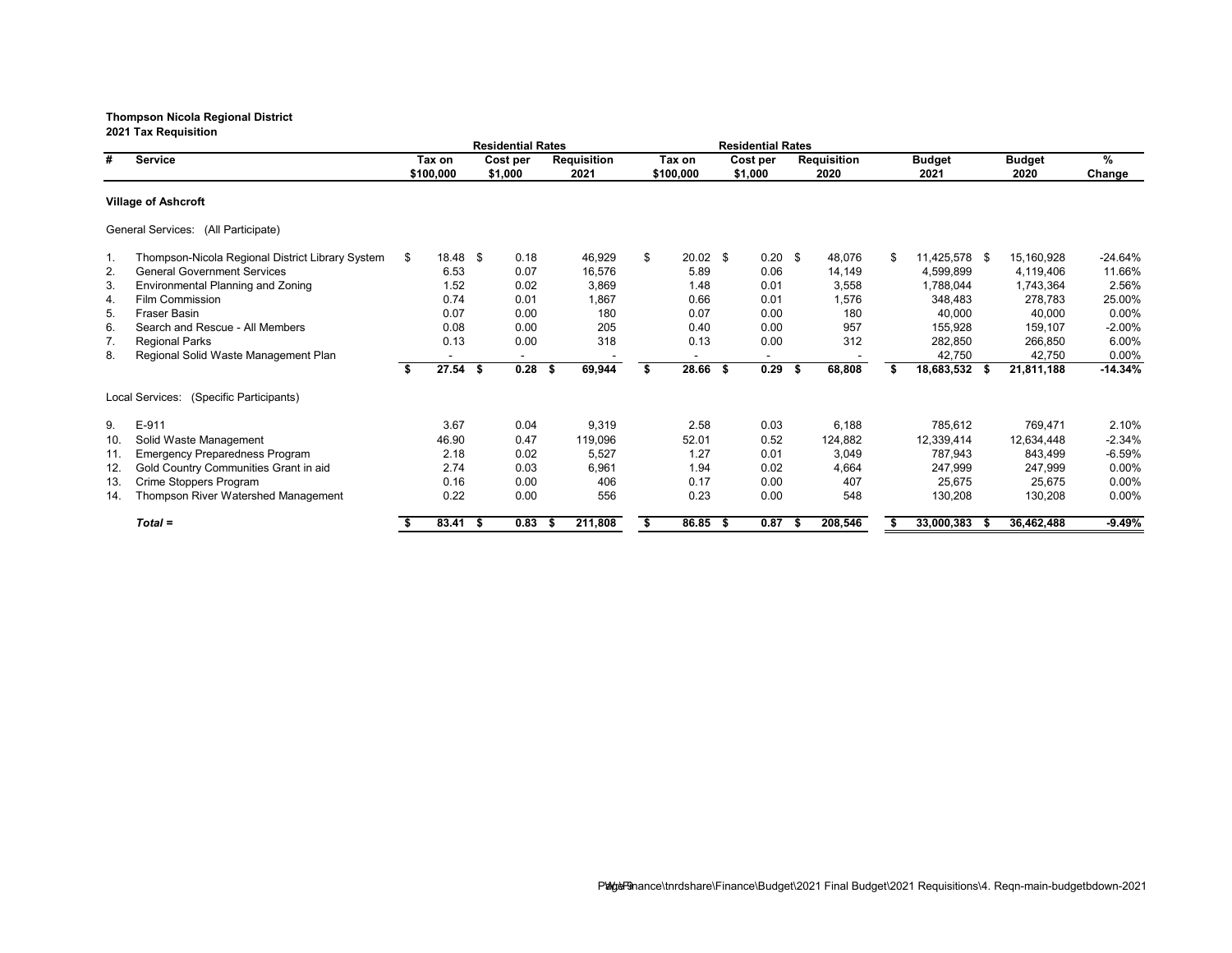# **Thompson Nicola Regional District**

**2021 Tax Requisition**

|     | <b>Service</b>                                   | <b>Residential Rates</b> |                |      |                          |      |                    | <b>Residential Rates</b> |                  |      |           |  |                    |    |               |      |               |           |
|-----|--------------------------------------------------|--------------------------|----------------|------|--------------------------|------|--------------------|--------------------------|------------------|------|-----------|--|--------------------|----|---------------|------|---------------|-----------|
| #   |                                                  | Tax on                   |                |      | Cost per<br>\$1,000      |      | <b>Requisition</b> |                          | Tax on           |      | Cost per  |  | <b>Requisition</b> |    | <b>Budget</b> |      | <b>Budget</b> | %         |
|     |                                                  |                          | \$100,000      |      |                          |      | 2021               | \$100,000                |                  |      | \$1,000   |  | 2020               |    | 2021          |      | 2020          | Change    |
|     | <b>Sun Peaks Mountain Resort Municipality</b>    |                          |                |      |                          |      |                    |                          |                  |      |           |  |                    |    |               |      |               |           |
|     | General Services: (All Participate)              |                          |                |      |                          |      |                    |                          |                  |      |           |  |                    |    |               |      |               |           |
| 1.  | Thompson-Nicola Regional District Library System | S.                       | $18.48$ \$     |      | 0.18                     | \$   | 198,671            | \$                       | $20.02 \quad$ \$ |      | $0.20$ \$ |  | 200,097            | \$ | 11,425,578 \$ |      | 15,160,928    | $-24.64%$ |
| 2.  | <b>General Government Services</b>               |                          | 6.52           |      | 0.07                     |      | 70,121             |                          | 5.90             |      | 0.06      |  | 58,932             |    | 4,599,899     |      | 4,119,406     | 11.66%    |
| 3.  | <b>Environmental Planning and Zoning</b>         |                          | 1.52           |      | 0.02                     |      | 16,372             |                          | 1.48             |      | 0.01      |  | 14,819             |    | 1,788,044     |      | 1,743,364     | 2.56%     |
| 4.  | Film Commission                                  |                          | 0.73           |      | 0.01                     |      | 7,897              |                          | 0.66             |      | 0.01      |  | 6,565              |    | 348,483       |      | 278,783       | 25.00%    |
| 5.  | <b>Fraser Basin</b>                              |                          | 0.07           |      | 0.00                     |      | 761                |                          | 0.07             |      | 0.00      |  | 749                |    | 40,000        |      | 40,000        | 0.00%     |
| 6.  | Search and Rescue - All Members                  |                          | 0.08           |      | 0.00                     |      | 868                |                          | 0.40             |      | 0.00      |  | 3,986              |    | 155,928       |      | 159,107       | $-2.00%$  |
| 7.  | <b>Regional Parks</b>                            |                          | 0.13           |      | 0.00                     |      | 1,347              |                          | 0.13             |      | 0.00      |  | 1,298              |    | 282,850       |      | 266,850       | 6.00%     |
| 8.  | Regional Solid Waste Management Plan             |                          | $\blacksquare$ |      | $\overline{\phantom{0}}$ |      |                    |                          |                  |      |           |  |                    |    | 42,750        |      | 42,750        | 0.00%     |
|     |                                                  |                          | $27.54$ \$     |      | 0.28                     | - \$ | 296,037            |                          | 28.66 \$         |      | 0.29      |  | 286,446            |    | 18,683,532 \$ |      | 21,811,188    | $-14.34%$ |
|     | Local Services: (Specific Participants)          |                          |                |      |                          |      |                    |                          |                  |      |           |  |                    |    |               |      |               |           |
| 9.  | E-911                                            |                          | 3.67           |      | 0.04                     |      | 39,448             |                          | 2.58             |      | 0.03      |  | 25,753             |    | 785,612       |      | 769,471       | 2.10%     |
| 10. | Solid Waste Management                           |                          | 46.90          |      | 0.47                     |      | 504,182            |                          | 52.01            |      | 0.52      |  | 519,771            |    | 12,339,414    |      | 12,634,448    | $-2.34%$  |
| 11. | Mosquito Control - South                         |                          | 0.56           |      | 0.01                     |      | 5,987              |                          | 0.63             |      | 0.01      |  | 6,321              |    | 233,126       |      | 203,479       | 14.57%    |
| 12. | Crime Stoppers Program                           |                          | 0.16           |      | 0.00                     |      | 1,720              |                          | 0.17             |      | 0.00      |  | 1,692              |    | 25,675        |      | 25,675        | 0.00%     |
|     | $Total =$                                        |                          | 78.83          | - \$ | 0.79                     |      | 847,374            |                          | 84.05            | - \$ | 0.84      |  | 839,983            |    | 32,067,359    | - 56 | 35,444,261    | $-9.53%$  |